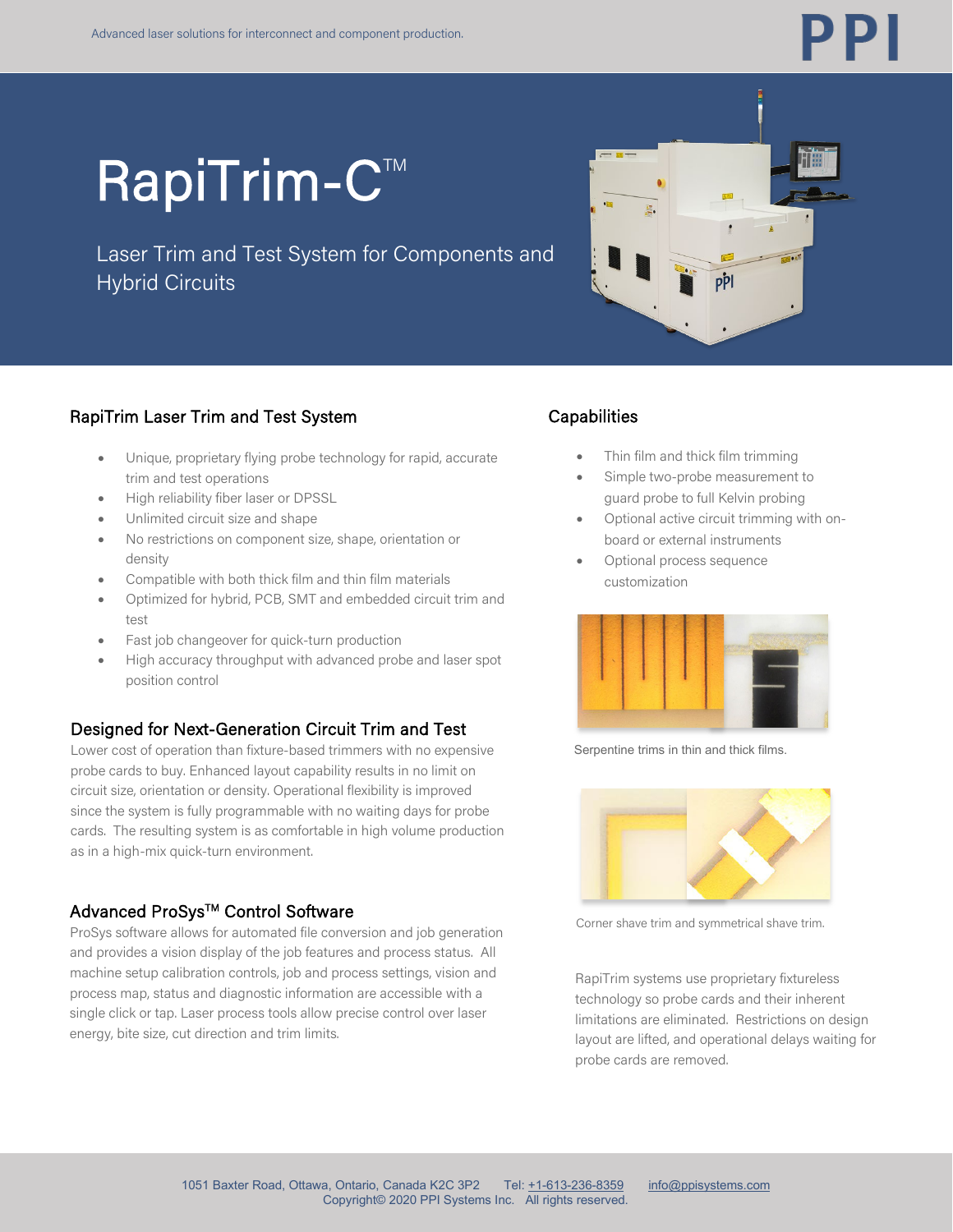### The RapiTrim™ Fixtureless Advantage

RapiTrim systems enable volume production trim and test using flying probe technology for advanced hybrid circuits and embedded passives.

Using proprietary fixtureless technology, probe cards and their inherent limitations are eliminated. Restrictions on design layout are lifted, and operational delays waiting for probe cards are removed.

Circuit designers are no longer limited by the practical size and density of probe card designs:

Circuits can be as large as the substrate itself.

Probing of dense designs is effortless - this previously required multiple passes with multiple probe cards.

Four independent flying probes - any component location, size, orientation and layout can be accommodated.

RapiTrim systems function as stand-alone testers, improving ROI.

High reliability fiber laser provides unmatched stability and low cost of ownership.



### Custom part fixturing for hybrid circuits or other small substrates

These fixtures are designed in collaboration with the customer and supplied with the system. This is an example of a custom 9 up fixture with locating pockets and vacuum hold-down.

### RapiTrim Standard Features

Intuitive Graphical User Interface with ProSys operating software.

Advanced Beam Positioning and Laser Pulse Control provides high throughput, accuracy, and process stability.

High Accuracy Measurement system. Auto-Calibration functions ensure repeatable quality.

Extensive System Diagnostics continuously monitor all critical components and machine performance.

Sealed Beam Delivery protects optics from process debris, extending component lifetimes.

Touch screen operation (full HD size).



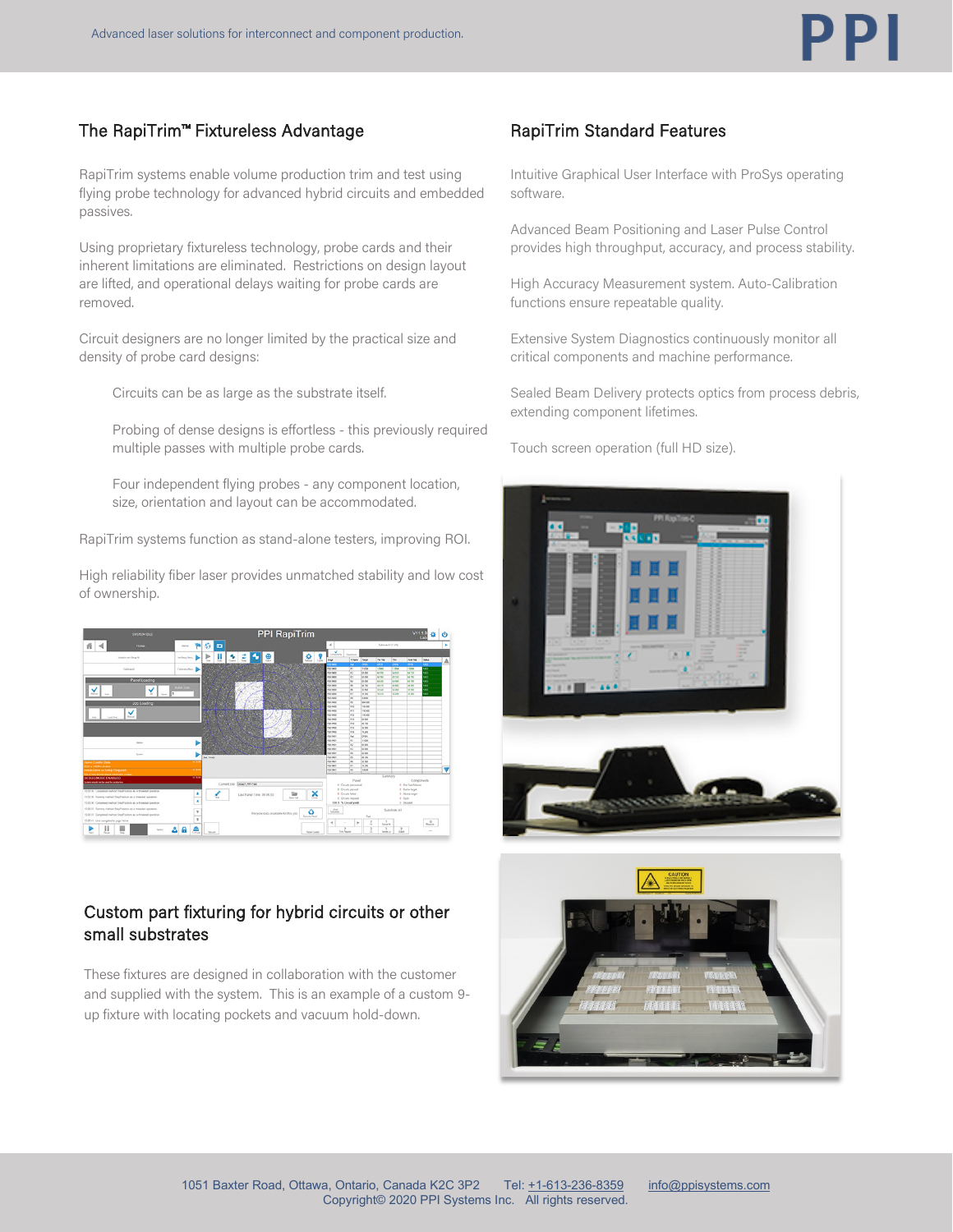### Software Features

Simple operator interface - load substrates and job, then just press Start.

Process map - visualize all job components in map or camera overlays. Clearly see immediately what and where the process is, in real time, including pass / fail indication.

Visualize trims and markings in the map or camera overlay on actual resistors.

Process multi-up, panelized, or individual fixtured substrates.

Laser scribed marking for serialization and circuit pass / fail status.

Probe touchdown counter can be used for predictive tip replacement.

Trim profile graphing for detailed process analysis.

Maintenance Tracker keeps log of all system maintenance and history and provides prompts at maintenance intervals.

Full system diagnostics and data logging for enhanced product support and predictive maintenance.

Remote access through the internet allows factory support without the cost of a service visit.



### Trim and Test Results

Easily view detailed results for each component.

Data logged by substrate serial number, providing off-line historical data review and tracking and statistical data report generation.

### Job Creation

Create jobs through an interactive graphical map of components, circuit features, alignment targets, and trims.

Extensive DXF and IPC-D-356 file import support automates and speeds job creation.

Resistor location, orientation, values, and limits are automatically defined.

Probe test points can be automatically defined from DXF metallization information.

Interactive graphical process library editor - no programming required.

Trim and measurement tools can be shared by resistors of different sizes and orientations, minimizing setup steps.

Settable min / max cut length limits.

Independent control of laser pulse energy, repetition rate and bite size.



### External Instrument Support

The trim controller can interface to external instrumentation for passive and active trim operations using standard LAN (LXI) interface. Such instrumentation can be digital multimeters, source-measure units, signal generators, power supplies or external loads.

### Switching Matrix

The SM200 base signal routing switch card provides expanded signal routing functionality for active trim and specialized measurement applications.